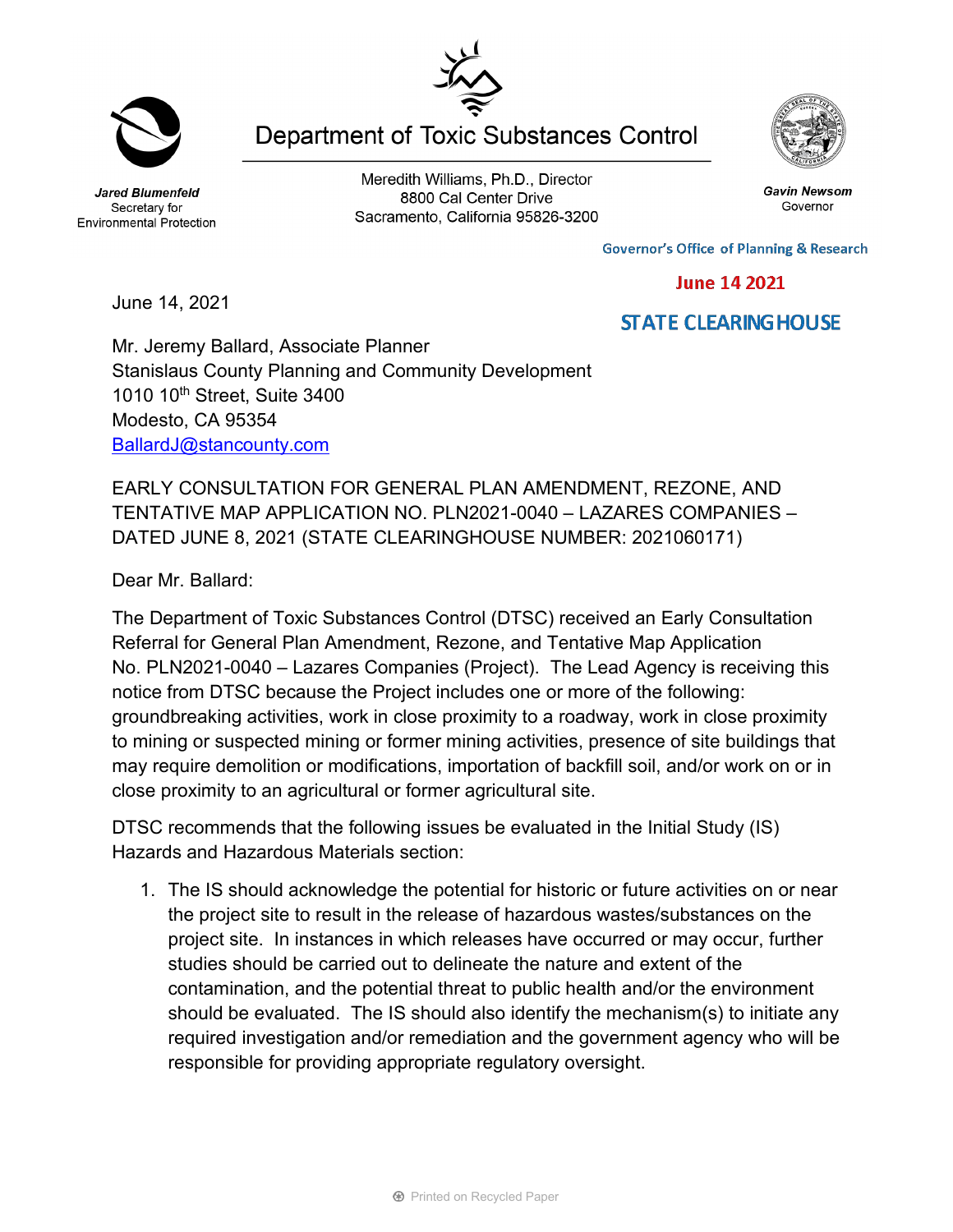Mr. Jeremy Ballard June 14, 2021 Page 2

- 2. Refiners in the United States started adding lead compounds to gasoline in the 1920s in order to boost octane levels and improve engine performance. This practice did not officially end until 1992 when lead was banned as a fuel additive in California. Tailpipe emissions from automobiles using leaded gasoline contained lead and resulted in aerially deposited lead (ADL) being deposited in and along roadways throughout the state. ADL-contaminated soils still exist along roadsides and medians and can also be found underneath some existing road surfaces due to past construction activities. Due to the potential for ADL-contaminated soil DTSC, recommends collecting soil samples for lead analysis prior to performing any intrusive activities for the project described in the IS.
- 3. If any sites within the project area or sites located within the vicinity of the project have been used or are suspected of having been used for mining activities, proper investigation for mine waste should be discussed in the IS. DTSC recommends that any project sites with current and/or former mining operations onsite or in the project site area should be evaluated for mine waste according to DTSC's 1998 Abandoned Mine Land Mines Preliminary Assessment Handbook
- 4. If buildings or other structures are to be demolished on any project sites included in the proposed project, surveys should be conducted for the presence of lead-based paints or products, mercury, asbestos containing materials, and polychlorinated biphenyl caulk. Removal, demolition and disposal of any of the above-mentioned chemicals should be conducted in compliance with California environmental regulations and policies. In addition, sampling near current and/or former buildings should be conducted in accordance with DTSC's 2006 *[Interim](https://dtsc.ca.gov/2020/04/17/document-request/?wpf337186_14=https://dtsc.ca.gov/wpcontent/uploads/sites/31/2018/09/Guidance_Lead_%20%20Contamination_050118.pdf)  [Guidance Evaluation of School Sites with Potential Contamination from Lead](https://dtsc.ca.gov/2020/04/17/document-request/?wpf337186_14=https://dtsc.ca.gov/wpcontent/uploads/sites/31/2018/09/Guidance_Lead_%20%20Contamination_050118.pdf)  [Based Paint, Termiticides, and Electrical Transformers](https://dtsc.ca.gov/2020/04/17/document-request/?wpf337186_14=https://dtsc.ca.gov/wpcontent/uploads/sites/31/2018/09/Guidance_Lead_%20%20Contamination_050118.pdf)*.
- 5. If any projects initiated as part of the proposed project require the importation of soil to backfill any excavated areas, proper sampling should be conducted to ensure that the imported soil is free of contamination. DTSC recommends the imported materials be characterized according to *[DTSC's 2001 Information](https://dtsc.ca.gov/wp-content/uploads/sites/31/2018/09/SMP_FS_Cleanfill-Schools.pdf)  [Advisory Clean Imported Fill Material](https://dtsc.ca.gov/wp-content/uploads/sites/31/2018/09/SMP_FS_Cleanfill-Schools.pdf)*.
- 6. If any sites included as part of the proposed project have been used for agricultural, weed abatement or related activities, proper investigation for organochlorinated pesticides should be discussed in the IS. DTSC recommends the current and former agricultural lands be evaluated in accordance with DTSC's 2008 *[Interim Guidance for Sampling Agricultural Properties \(Third](https://dtsc.ca.gov/wp-content/uploads/sites/31/2018/09/Ag-Guidance-Rev-3-August-7-2008-2.pdf)  [Revision\).](https://dtsc.ca.gov/wp-content/uploads/sites/31/2018/09/Ag-Guidance-Rev-3-August-7-2008-2.pdf)*